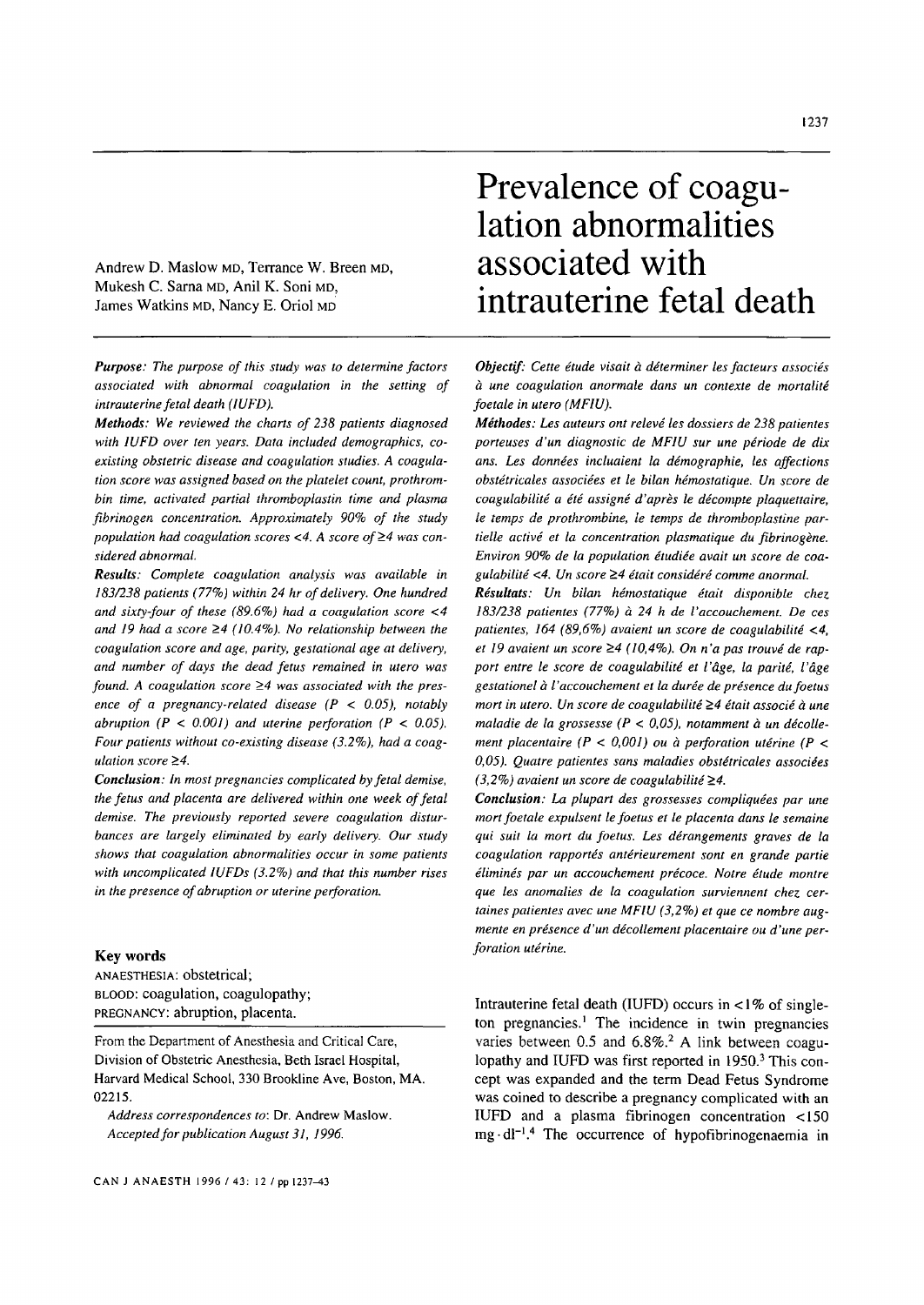parturients diagnosed with IUFD ranges from 0-10% at initial presentation. The incidence may reach 40% if the fetal and placental tissues remain in utero longer than five weeks.<sup>5,6</sup>

In the past, women with IUFDs were managed expectantly and approximately 90% began spontaneous labour within three weeks of fetal death.<sup>7</sup> Current practice is to induce labour earlier both because many women do not wish the dead fetus to remain in utero for weeks and because of the possibility of developing a coagulopathy. For early pregnancies, dilatation of the cervix and evacuation of the uterus have been used.<sup>8,9</sup>

The purpose of this study was to determine what factors were associated with abnormal coagulation in women with IUFD, and to determine if delivery within days of fetal demise (current practice) led to an absence of coagulation changes in these women.

## **Methods**

After approval by the Hospital Committee on Investigation, the charts of patients admitted with a diagnosis of IUFD were reviewed for the period 1984-1994. Intrauterine fetal death was defined as a dead fetus at  $\geq$ 24 wk gestational age based on the likelihood of survival beyond 24 wk compared with survival at <24 wk.<sup>10</sup> Data collected included age, parity, gestational age at delivery, number of days of retained deal fetal tissue (days IUFD), method of delivery, year of delivery, pregnancy-related diagnosis, coagulation studies within 24 hr before delivery, and administration of blood products. A complete set of coagulation studies included platelet count, prothrombin time (PT), activated partial thromboplastin time (aPTT) and plasma fibrinogen concentration. The pregnancy-related diagnoses sought included abruptio placentae, pregnancy induced hypertension (PIH), placenta praevia, gestational diabetes mellitus, previous IUFD, chorioamnionitis, vasa praevia and uterine perforation.

Differences in coagulation scores were determined by analysis of variance (ANOVA). Hypothesis tests on tabular data were performed using Chi square analysis. The S-PLUS v3.3 software package was used for analysis (Statistical Sciences, Seattle, WA).

#### **Results**

The charts of 238 patients were reviewed. Two hundred and twelve (89%) were delivered vaginally and 26 (11%) by Caesarean section. There were 218 singleton pregnancies (91.6%). Twenty were multiple gestation pregnancies with at least one remaining live fetus.

A coagulation score was developed to assist with statistical analysis (Table I). A full set of coagulation studies (platelet count, PT, aPTT and plasma fibrinogen

| <b>Test</b>                            | Laboratory result | Points       |
|----------------------------------------|-------------------|--------------|
| Platelets                              | >125 K            | 0            |
| $(100 \text{ K} \cdot \text{ml}^{-3})$ | $100 - 125$       |              |
|                                        | $80 - 100$        | 2            |
|                                        | 80                | 3            |
| Prothrombin                            | 1.1               | 0            |
| Time (PT)                              | $1.1 - 1.2$       |              |
| patient:control                        | $>1.2 - 1.5$      | 3            |
|                                        | >1.5              | 5            |
| Partial                                | 1.1               | 0            |
| Thromboplastin                         | $1.1 - 1.2$       |              |
| Time (PTT)                             | $>1.2 - 1.5$      | 3            |
| patient:control                        | >1.5              | 5            |
| Fibrinogen                             | >350              | 0            |
| $(mg \cdot dl^{-1})$                   | 300-350           |              |
|                                        | $250 - 300$       | $\mathbf{2}$ |
|                                        | $200 - 250$       | 3            |
|                                        | $150 - 200$       | 4            |
|                                        | < 150             | 5            |

TABLE I Coagulation scoring

The above point schedule is applied to the individual laboratory values. The total number of points is added to give the coagulation score.



FIGURE I Histogram showing the distribution of coagulation scores in 183 patients with the diagnosis of IUFD.

concentration) was obtained in 183 patients (77%) within 24 hr of delivery. One hundred and sixty-four patients  $(89.6\%)$  had a coagulation score <4 and 19  $(10.4\%)$ patients scored  $\geq$ 4. An abnormal score was defined as  $\geq$ 4 (Figure 1).

One hundred and twenty-four of these patients (68%) had no pregnancy-related diagnosis. The diagnosis of the patients with pregnancy-related diagnoses are summarized in Table II. There were no relationships between coagulation score and age, parity, gestational age at delivery, number of days with IUFD, method of delivery or type of anaesthesia received. Coagulation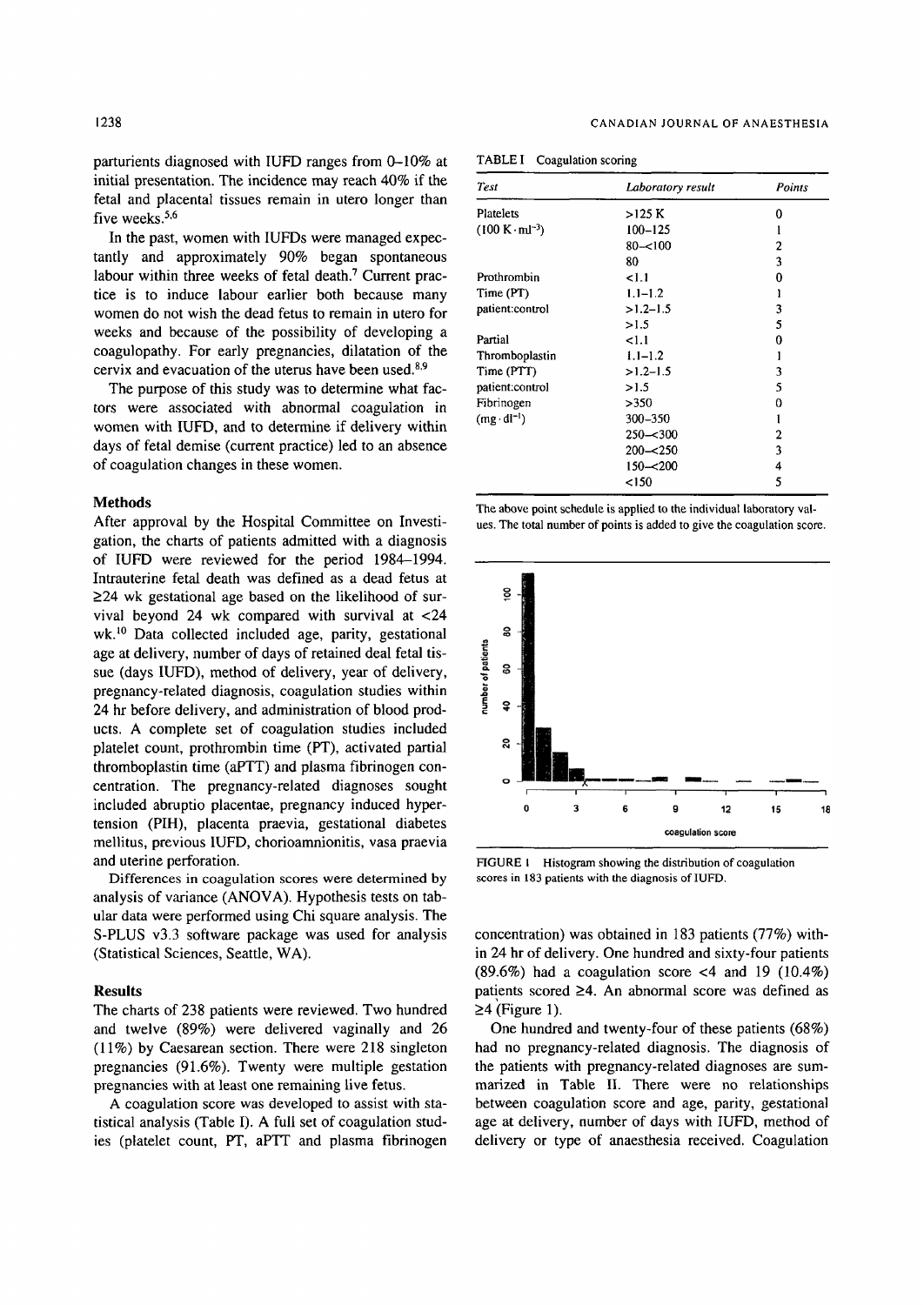TABLE ii Number of patients by diagnoses with a coagulation score  $\geq 4$ 

| Diagnosis             | Number of patients<br>with diagnosis | Number of patients with<br>$COAG \geq 4$ (scores) |
|-----------------------|--------------------------------------|---------------------------------------------------|
| None                  | 124                                  | 4(5,5,8,13)                                       |
| PIH (only)            | 17                                   |                                                   |
| Abruption (only)      | 14                                   | 7(4,7,10,10,15,16,16)                             |
| Chorioamnionitis      | 10                                   | 0                                                 |
| Abruption/PIH         | 6                                    | 5(6,6,8,11,17)                                    |
| <b>Gestational DM</b> | 3                                    | 0                                                 |
| Previous IUFD         | 3                                    | 1(10)                                             |
| Uterine Perforation   | 2                                    | 2(4,8)                                            |
| Placenta PrAevia      | 2                                    |                                                   |
| Vasa Praevia          |                                      | - 0                                               |
| Total                 | 183                                  | 19                                                |

scores  $\geq$ 4 were associated with pregnancy-related diagnoses ( $P < 0.05$ ), particularly placental abruption ( $P <$ 0.001) and uterine perforation ( $P < 0.05$ ). Included in the 19 patients with a coagulation score  $\geq 4$  were 12 patients with abruptio placentae (five with PIH, seven without), two women with uterine perforation and one patient with a previous IUFD. Of the 124 patients without pregnancy-related diagnoses, four (3.2%) had coagulation scores  $\geq 4$ . All were single gestation pregnancies and delivered within 24 hr of the diagnosis of IUFD. There was no evidence of retained placentae in any of the four patients.

Of the nineteen patients with coagulation score  $\geq 4$ , five had abnormalities in all four tests, seven were abnormal in three tests, five were abnormal in two test, and two were abnormal in only one test. The two patients in which there was only one abnormality had fibrinogen concentrations less than 150 mg $-dl^{-1}$ .

Sensitivities, specificities, and predictive values for the four laboratory tests of coagulation are shown in Table III. All four tests had high predictive negative values. A fibrinogen concentration  $>350$  mg·dl<sup>-1</sup> had a 100% predictive negative value. Only a PT to 1.1 times control and a platelet count of  $\leq 100,000 \cdot \text{ml}^{-3}$  had high predictive positive values (100% and 91% respectively). With the exception of the fibrinogen concentration, all tests had high specificities while only the fibrinogen concentration had a high sensitivity.

According to our scoring system, 15 of the 19 patients with a coagulation score  $\geq 4$  had an abnormal platelet count i.e.,  $\leq 125,000 \cdot \text{ml}^{-3}$  (104,000  $\pm$  $45,000 \cdot \text{ml}^{-3}$ . Of the 164 patients with coagulation score <4 (mean  $234,000 \pm 64,000 \cdot \text{m1}^{-3}$ ), six had platelet counts <125,000 $\cdot$  ml<sup>-3</sup> (81,000-124,000 $\cdot$  ml<sup>-3</sup>). If a platelet count of  $\leq 100,000 \cdot \text{ml}^{-3}$  was considered abnormal, then only one patient with coagulation score <4 had a low platelet count  $(81,000 \cdot \text{m}l^{-3})$ .

| Coag score<br>PT(times control)               | ≥4                | $\leq 4$         |                |
|-----------------------------------------------|-------------------|------------------|----------------|
| $\geq 1.1$                                    | 7                 | 0                | PPV 100%       |
| 1.1                                           | $12 \overline{ }$ | 164              | <b>PNV 94%</b> |
|                                               | Sensitivity 37%   | Specificity 100% |                |
| Coag score<br>PTT (times control)             | 24                | <4               |                |
| $\geq 1.1$                                    | 9                 | 4                | <b>PPV 69%</b> |
| <1.1                                          | 10                | 160              | <b>PNV 94%</b> |
|                                               | Sensitivity 47%   | Specificity 98%  |                |
| Coag score<br>Platelet $(K \cdot ml^{-3})$    | ≥4                | <4               |                |
| $\leq$ 125                                    | 15                | 6                | PPV 71%        |
| >125                                          | 4                 | 158              | <b>PNV 98%</b> |
|                                               | Sensitivity 79%   | Specificity 96%  |                |
| Coag score<br>Platelet $(K \cdot ml^{-3})$    | ≥4                | $\leq$ 4         |                |
| ≤100                                          | 10                | ı                | <b>PPV 91%</b> |
| >100                                          | 9                 | 163              | PNV 94%        |
|                                               | Sensitivity 51%   | Specificity 99%  |                |
| Coag score<br>Fibrinogen $(mg \cdot dl^{-1})$ | ≥4                | <4               |                |
| $\leq$ 350                                    | 19                | 47               | PPV 71%        |
| >350                                          | 0                 | 117              | PNV 100%       |
|                                               | Sensitivity 100%  | Specificity 71%  |                |

Sensitivities, specificities, and predictive positive and negative values are shown for the four laboratory tests of coagulation. Abnormal coag score is defined as  $\geq$ 4. There are two analyses for platelet count; the first using >125 K $\cdot$  ml<sup>-3</sup> as normal and the second using >100 K $\cdot$  ml<sup>-3</sup> as abnormal. All tests except fibrinogen showed a high specificity while only fibrinogen showed a high sensitivity. All tests showed high predictive negative values while only  $PT \ge 1.1$ sec and platelet count  $\leq$ 100 K $\cdot$  ml<sup>-3</sup> had high predictive positive values.

Fifty-five patients did not have a complete coagulation profile performed. Sixteen of these patients had no coagulation studies performed and 17 had only platelet counts performed, all of which were  $>125,000 \cdot ml^{-3}$ . There were four abnormal laboratory values (two fibrinogen concentrations; 324 and 325  $mg \, dl^{-1}$ , and two aPTT 35.7 and 35.9 sec) occurring in four patients. According to the scoring table, these values would have resulted in one point each.

There were six patients with a coagulation score of 3. Three of these patients, one with PIH, one with placenta praevia, and one without a pregnancy related diagnosis, had fibrinogen concentration between 200 and 250 mg $\cdot$ dl<sup>-1</sup> (200, 217, 245). A fourth patient (without a pregnancy related diagnosis) had a fibrinogen concen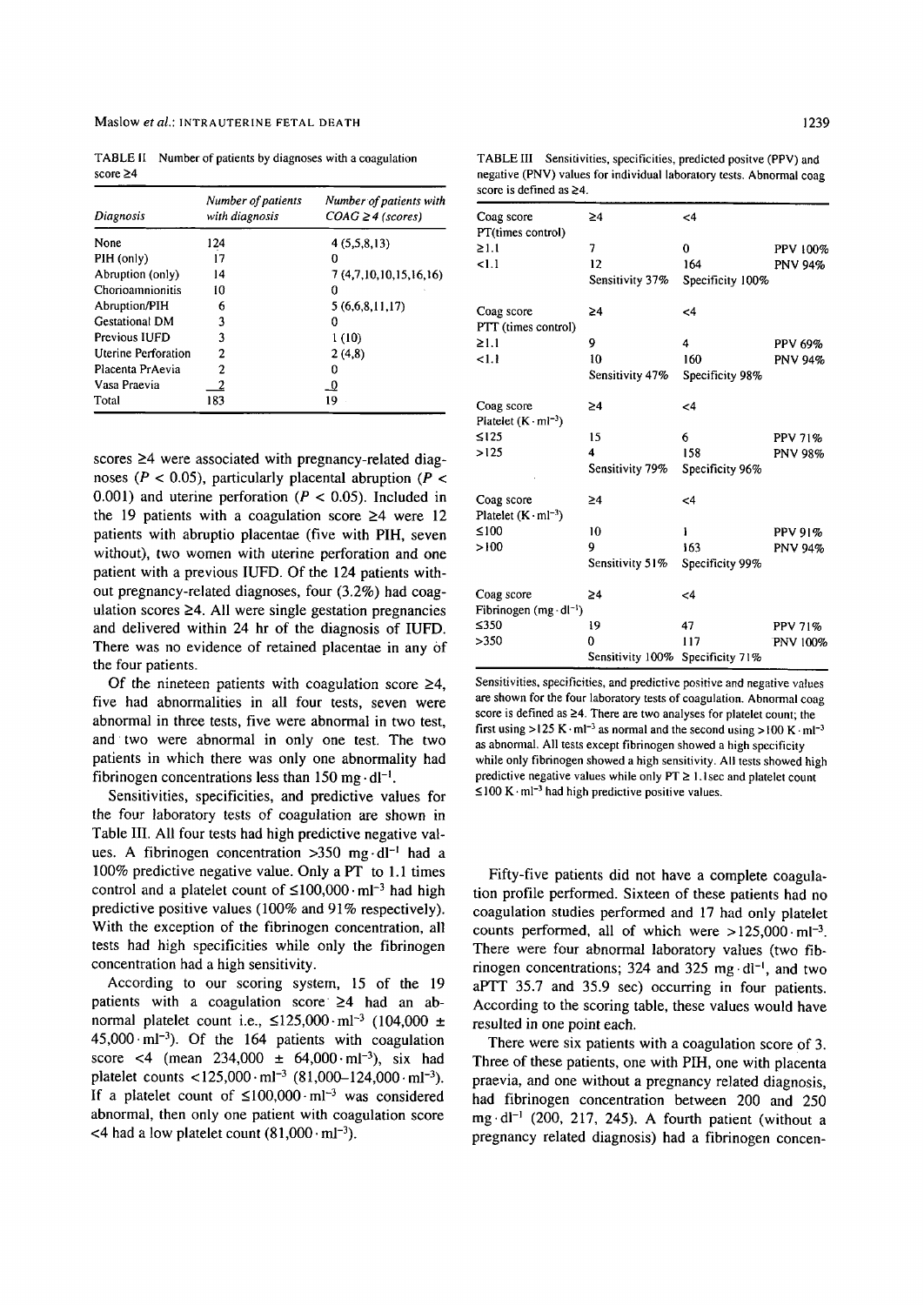tration of  $251 \text{ mg} \cdot \text{dl}^{-1}$  and platelet count of  $114,000$ platelets  $\cdot$  ml<sup>-3</sup>. A fifth patient without a pregnancy related diagnosis had a platelet count of 81,000 platelets  $\cdot$  ml<sup>-3</sup> and fibrinogen of 327 mg $\cdot$ dl<sup>-1</sup>. The sixth patient had chorioamnionitis and a PTT of 37 sec. The percentage of patients, without a pregnancy related diagnosis, with an abnormal coagulation score would increase from 3.2% to 5.6% if a coagulation score of  $\geq$ 3 or greater was considered abnormal.

Only eight patients carried a singleton gestation dead fetus more than seven days. Seven of these women had coagulation scores  $<$ 3 and the other a score = 3. This patient developed chorioamnionitis and had an aPTT of 37 sec.

Of the charts reviewed, 218 pregnancies were single gestation and 20 multiple gestation. Coagulation scores were calculated on 168 and 15 patients respectively. The mean number of days with retained dead fetal tissue and coagulation scores (mean, range) in singleton pregnancies were 2.4 days and 1.5 (0-17). For multiple gestation pregnancies, the corresponding values were 23.4 days and  $0.4$  (0-2). In the multiple gestation group, 11 patients had a coagulation score of 0, two had a score of 1, and two had a score of 2.

Fourteen patients in the study received blood products. Ten of these women had coagulation scores  $\geq 4$ , one had a score of 2, and two patients a score of 0. The other patient had a normal PT, aPTT and platelet count; plasma fibrinogen concentration was not measured. Three of these 14 women did not have any pregnancy related disease as listed in Table II. Two of these three had retained placental tissue requiring manual removal. These two women received packed red blood cells on the basis of a low hematocrit. Overall, patients receiving blood products had a mean coagulation score of 8.2 compared with 0.9 for those not receiving blood products.

#### **Discussion**

This study demonstrates, in patients with IUFD, a relationship between abnormal coagulation score and the presence of certain pregnancy-related conditions. The most important associated diseases were uterine perforation and abruption (with or without PIH). However, 3.2% of patients without a pregnancy-related diagnosis developed abnormal coagulation scores as defined in the study. None of the eight patients with singleton pregnancies and retained fetal tissue for 7-21 days developed coagulation scores  $\geq 4$ . Because of the small sample size and lack of prolonged pregnancy with retained fetal tissue, we cannot draw any conclusions in this group. Earlier studies demonstrated a relationship between the duration of retained dead fetal tissue and

abnormal coagulation where coagulopathies occurred and worsened beyond four weeks after fetal demise.<sup>5,6</sup>

Coagulation changes during and after pregnancy have been well documented. There is an increase in procoagulant factor activity with plasma fibrinogen concentrations being invariably  $>300$  mg·dl<sup>-1</sup> (usually 400-650)  $mg \cdot dl^{-1}$ ) compared with concentrations in non-pregnant women of 200-400 mg $\cdot$ dl<sup>-1 11-15</sup> Active fibrinolysis during the third trimester and labour is suggested by fibrin degradation products of  $10-40 \mu g \cdot ml^{-1}$ .<sup>19</sup> Platelet count either does not change or decreases by a small amount during pregnancy.<sup>14,18-21</sup> Schafer described the coagulation state of pregnancy as low grade, well compensated, intravascular coagulation in which late complications can further activate the clotting system and lead to fulminant disseminated intravascular coagulation  $(DIC).<sup>22</sup>$  These haematological changes are thought to represent normal protective mechanisms against massive haemorrhage after delivery of the fetus and placenta.22,23

The diagnosis of DIC is dependent on the clinical picture, laboratory tests, and the absence of confounding factors (vitamin K deficiency, liver disease, anitcoagulants etc.). Initial screening tests for DIC may include PT, aPTT, platelet count, and fibrinogen concentration. Although abnormalities of all four tests establishes the diagnosis of DIC, often only one, two, or three tests are abnormal. 25

The mechanism suggested to explain coagulopathy associated with IUFD involves release of tissue thromboplastin from the fetal circulation into the maternal circulation.<sup> $1,3$ </sup> Thromboplastin is thought to stimulate the maternal coagulation system causing intravascular consumption of clotting factors and platelets. A corresponding increase in activity of the fibrinolytic pathway leads to breakdown of fibrinogen to form fibrin degradation products (FDPs) and fibrin-fibrin dimers (D-dimers).

The relation between abnormal coagulation and pregnancy-related medical diseases is not surprising, especially with abruptio placentae. Disseminated intravascular coagulation is reported in approximately 10% of women suffering placental abruption with the number rising to as high as  $30\%$  when fetal death occurs.<sup>1,23,26</sup> Our findings of a high incidence of coagulation abnormalities (50%) are consistent with previous work. The combination of abruption, PIH and IUFD was associated with coagulation abnormalities in 83% of pregnancies.

Clinically important coagulopathy occurs with eclampsia and preeclampsia with an incidence of 9.1% and 2.6% respectively.<sup>26</sup> The most common abnormality is thrombocytopenia.<sup> $\mathbf{l}$ </sup> In our study one of 17 patients  $(6\%)$  with PIH alone had a coagulation score = 3, while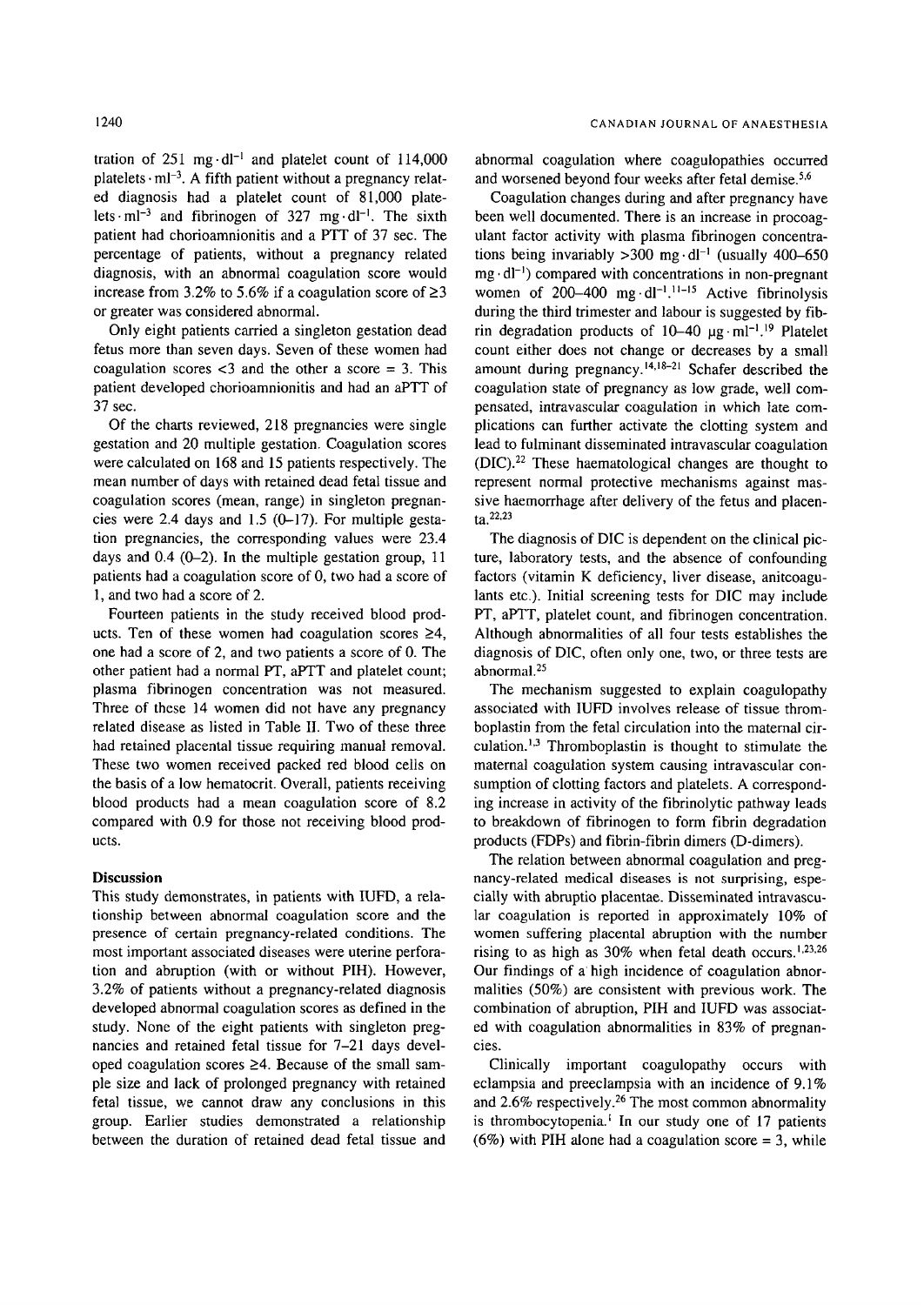

FIGURE 2 Distribution of dlUFD among single gestation pregnancies (above the "x" axis) and among multiple gestation (below the "x" axis).

five of six (83%) patients with PIH and abruption had a coagulation score of  $\geq 4$ .

Uterine perforation is an uncommon complication of pregnancy and associated with a maternal mortality of 0.1%.27 Spontaneous uterine perforation is a suspected cause of DIC in the pregnant patient. 28 In these patients, mortality due to haemorrhage may be as high as 66% if the diagnosis is not suspected or if haemotherapy is not adequate. $27.28$  Both cases, in our series, of spontaneous uterine perforation had abnormal coagulation scores  $(>4)$ .

In our study we did not see coagulation changes in those women with multiple gestation and IUFD. This might be considered surprising as clinical management in these cases is to continue the pregnancy to enhance development of the remaining viable fetus(es) while being aware of the possible development of a coagulopathy. We found the coagulation score did not increase as pregnancy continued for three weeks following demise of one fetus. Indeed, we found a lower coagulation score in our multiple gestation patients despite a longer mean duration of IUFD (Figure 2). A literature review from 1989 found 12 cases of multiple gestation pregnancy managed expectantly for 2-12 wk after demise of one fetus.<sup>29</sup> Three women (25%) developed DIC and were successfully managed with subcutaneous or intravenous heparin to allow the pregnancy to continue. The women were delivered when the fetus(es) were 35-37 wk gestational age. Some authors suggest that the surviving fetus and placenta act as a "siphon and/or sieve for the thromboplastic substance" preventing access to the maternal circulation and making DIC less

common for a given gestationai age in the setting of IUFD and multiple gestation?

#### *Limitations*

There are a number of limitations to this study. The first is the retrospective nature of data collection. We had no control of what coagulation tests were measured and when they were ordered. Because of this, 24% of the charts reviewed did not have complete sets of coagulation studies by our definition. In part, this may be a reflection of obstetrical practice with delivery soon after fetal demise and the low incidence of coagulation changes at this time.

The constructed coagulation score may also be a limitation. The assignment of points was designed to facilitate statistical comparison. The coagulation score is not based on clinical outcome and has not been applied prospectively. Studies quantifying coagulation abnormalities in pregnant women are limited. The scoring system was based on review of the literature concerning pregnant patients and also the cardiology literature. $30-32$ A scale of 0-5 was used for plasma fibrinogen concentrations based on the large range of data points. Less weight was given to platelet count  $(0-3)$ , as the number that is "abnormal" is not clearly defined. $18-21$  The range describing a normal platelet count at our hospital is  $150,000$  to  $300,000 \cdot \text{ml}^{-3}$ . As the platelet count may decrease in normal pregnancy, we assigned  $125,000 \cdot ml^{-3}$  as abnormal in our study. If we assumed that third trimester gestational thrombocytopenia resulted in lower platelet counts  $(<125,000 \cdot ml^{-3})$ and changed our scoring system in accordance  $(\geq 80,000 \cdot \text{ml}^{-3}$  = normal; 70–79,000 $\cdot$ ml<sup>-3</sup> = 1; 60-69,000 $\cdot$ ml<sup>-3</sup> = 2; and <60,000 $\cdot$ ml<sup>-3</sup> = 3) then two patients would change from an abnormal coagulation score to a normal score resulting in no change in results. Of the patients with coagulation score  $\geq 4$  there were three patients with second trimester IUFD and their platelet counts were  $170,000 \cdot \text{m}^{-3}$  (coagulation score = 5),  $109,000 \cdot \text{ml}^{-3}$  (coagulation score = 8), and 66,000 $\cdot$  ml<sup>-3</sup> (coagulation score = 10). The gradation of the prothrombin time was based on anticoagulation of patients with atrial fibrillation where the goal is generally a PT of 1.2 to 1.5 times control. $30-33$  These studies found that a PT of 1.2-1.5 times control was therapeutic and that when the PT was  $>1.5$  times control bleeding complications were more common. A  $PT < 1.2$  times control was equivalent to placebo. A PT of 1.2-1.5 times control is equivalent to an International Normalized Ratio (INR) of 2.0 to 3.0, the range generally recommended for management of deep venous thrombosis, pulmonary embolism and for prevention of systemic embolization.<sup>33</sup> Since a PT  $> 1.5$  times control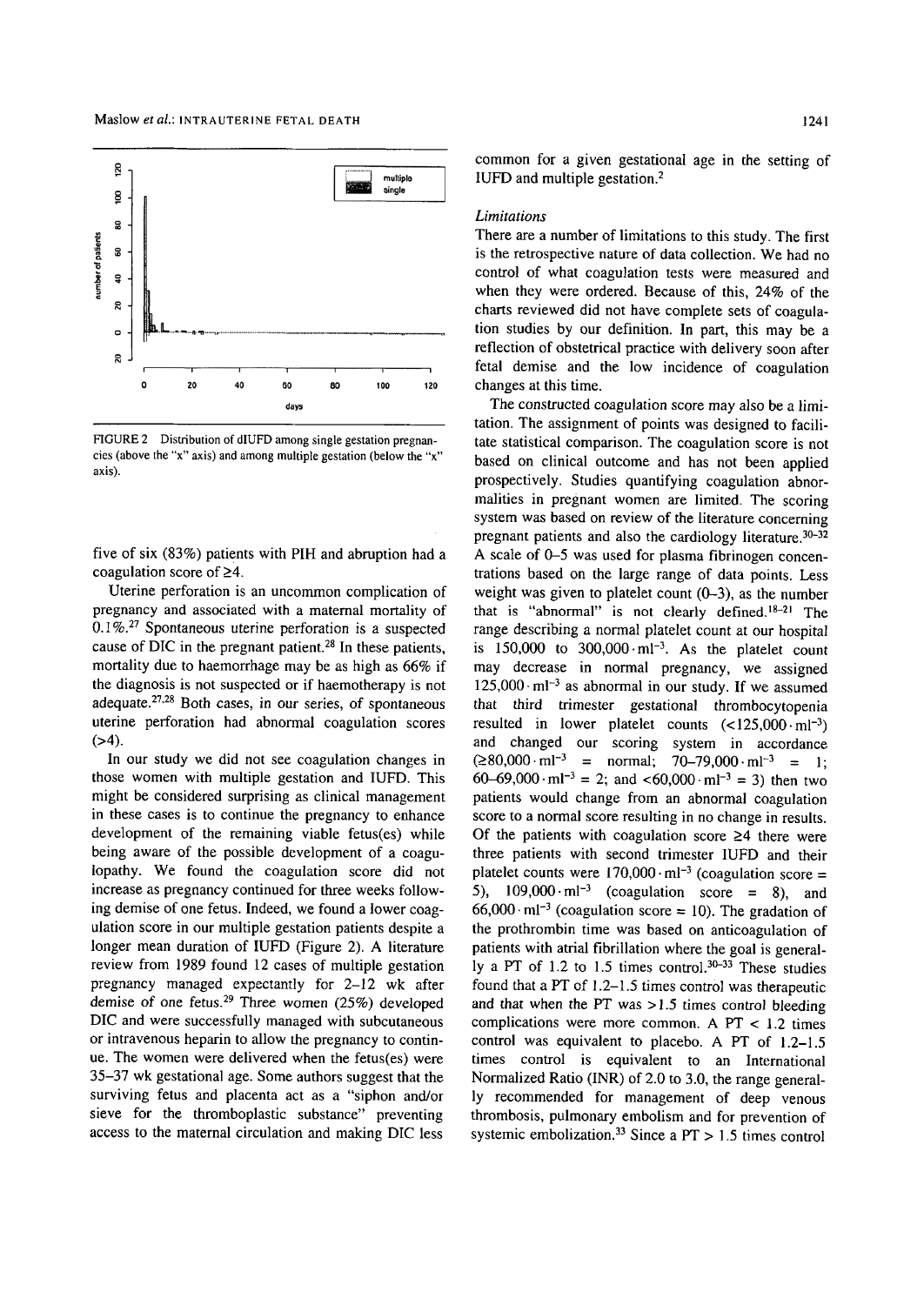is anticoagulated we assigned five points, a PT of 1.2 to 1.5 times control is therapeutic so we assigned three points and a normal PT is not associated with bleeding so we assigned 0 points. We assigned one point to a PT of 1.1 to 1.2 times control as it is in between. A similar line of reasoning was used when assigning points based on the aPTT. 34

The change from normal coagulation to severe DIC is along a continuum. Coagulation changes, not DIC, were defined in terms of a coagulation score. The cut-off point of 4 was chosen to identify the 10% of women having this degree of abnormality and to facilitate comparison of this group with the others in the study. The amount of bleeding that occurred would be valuable information but it was not recorded accurately. Blood products were administered to 53% of patients with coagulation scores  $\geq 4$  compared with 2.4% of the remaining patients. Although a relation between coagulation score and administration of blood products is suggested, it is difficult to draw conclusions, particularly since transfusion practices have changed markedly over the time of the study.

#### *Conclusion*

While, in current practice, women with IUFD are usually delivered within days of the diagnosis, there is a small risk of coagulation abnormalities. This risk is higher when IUFD is combined with uterine perforation, placental abruption or abruption plus PIH. In multiple gestations with loss of a fetus, the risk of coagulation changes appears to be lower. We recommend that coagulation studies be considered in the presence of IUFD, particularly when combined with uterine perforation, abruption or abruption plus PIH. While a full coagulation profile may be more informative and better establish the diagnosis of DIC, it may be reasonable to measure a prothrombin time and/or fibrinogen concentration as screening tests given the high predictive values found in this study, and high sensitivity of an abnormal fibrinogen concentration (using  $\leq 350$  mg·dl<sup>-1</sup> as abnormal) and high specificity found with a normal prothrombin time.

#### **References**

- *1 Finley BE.* Acute coagulopathy in pregnancy. Med Clin North Am 1989; 73: 723-43.
- *2 Dudley DKL, D'Alton ME.* Single fetal death in twin gestation. Semin Perinatoi 1986; 10: 65-72.
- *3 Weiner AE, Reid DE, Roby CC, Diamond LK.* Coagulation defects with intrauterine death from Rh isosensitization. Am J Obstet Gynecol 1950; 60: 1015-22.
- *4 Von Hugo R, GraeffH.* Thrombohemorrhagic complications in the obstetric patient. *In:* Colman RW, Hirsh J,

Marder VJ, Salzman EW (Eds.). Hemostasis and Thrombosis: Basic Principles and Clinical Practice, 2nd ed. Philadelphia: JB Lippincott, 1987: 926-41.

- *5 Phillips LL, Skrodelis V, King TA.* Hypofibrinogenemia and intrauterine fetal death. Am J Obstet Gynecol 1964; 89: 903-14.
- *6 Pritchard JA.* Fetal death in utero. Obstet Gynecol 1959; 14: 573-80.
- *7 Tricomi V, Kohl SG.* Fetal death in utero. Am J Obstet Gynecol 1957; 74: 1092-7.
- *8 Schulman fl, Saldana L, Lin C-C, Randolph G.* Mechanism of failed labor after fetal death and its treatment with prostaglandin E<sub>2</sub>. Am J Obstet 1979; 133: 742-52.
- *9 Bailey CDH, Newman C, Ellinas SP, Anderson GG.* Use of prostaglandin  $E_2$  vaginal suppositories in intrauterine fetal death and missed abortion. Obstet Gynecol 1975; 44: **110-3.**
- 10 *Allen MC, Donohue PK, Dusman AE.* The limit of viability-neonatal outcome of infants born at 22 to 25 weeks' gestation. N Eng J Med 1993; 329: 1597-601.
- 11 Gjønnæss H, Fagerhol MK. Studies on coagulation and fibrinolysis in pregnancy. With special reference to cold activation of factor VII. Acta Obstet Gynecol Scand 1975; 54: 363-7.
- 12 *Hellgren M, Blombäck M. Studies on blood coagulation* and fibrinolysis in pregnancy, during delivery and in the puerperium. I. Normal conditions. Gynecol Obstet Invest 1981; 12: 141-54.
- 13 *Cheek TG, Gutsche BB.* Maternal physiologic alterations during pregnancy. *In:* Shnider S, Levinson G (Eds.). Anesthesia for Obstetrics, 3rd ed. Baltimore MD: Williams and Wilkins, 1993: 3-17.
- 14 *Belier FK, Ebert C.* The coagulation and fibrinolytic enzyme system in pregnancy and in the puerperium. Eur J Obstet Gynecol Reprod Biol 1982; 13: 177-97.
- 15 *Nilsson 1M, KuUender S.* Coagulation and fibrinolytic studies during pregnancy. Acta Obstet Gynecol Scand 1967; 46: 273-85.
- 16 Åstedt B. Fibrinolytic activity during labour. Acta Obstet Gynecol Scand 1972; 51: 171-4.
- 17 *Müller-Berghaus G, Moeller R-M, Mahn I.* Fibrinogen turnover in pregnant rabbits during the first and last thirds of gestation. Am J 0bstet Gynecol 1978; 131: 655-60.
- 18 Burrows RF, Kelton JG. Incidentally detected thrombocytopenia in healthy mothers and their infants. N Eng J Med 1988; 319: 142-5.
- 19 O *'Brien WF, Saba HI, Knuppel RA, Scerbo JC, Cohen GR.*  Alterations in platelet concentration and aggregation in normal pregnancy and preeclampsia. Am J Obstet Gynecol 1986; 155: 486-90.
- 20 *Fenton V, Saunders K, Cavill I.* The platelet count in pregnancy. J Clin Pathol 1977; 30: 68-9.
- 21 *Fay RA, Hughes AO, Farron NT.* Platelets in pregnancy: